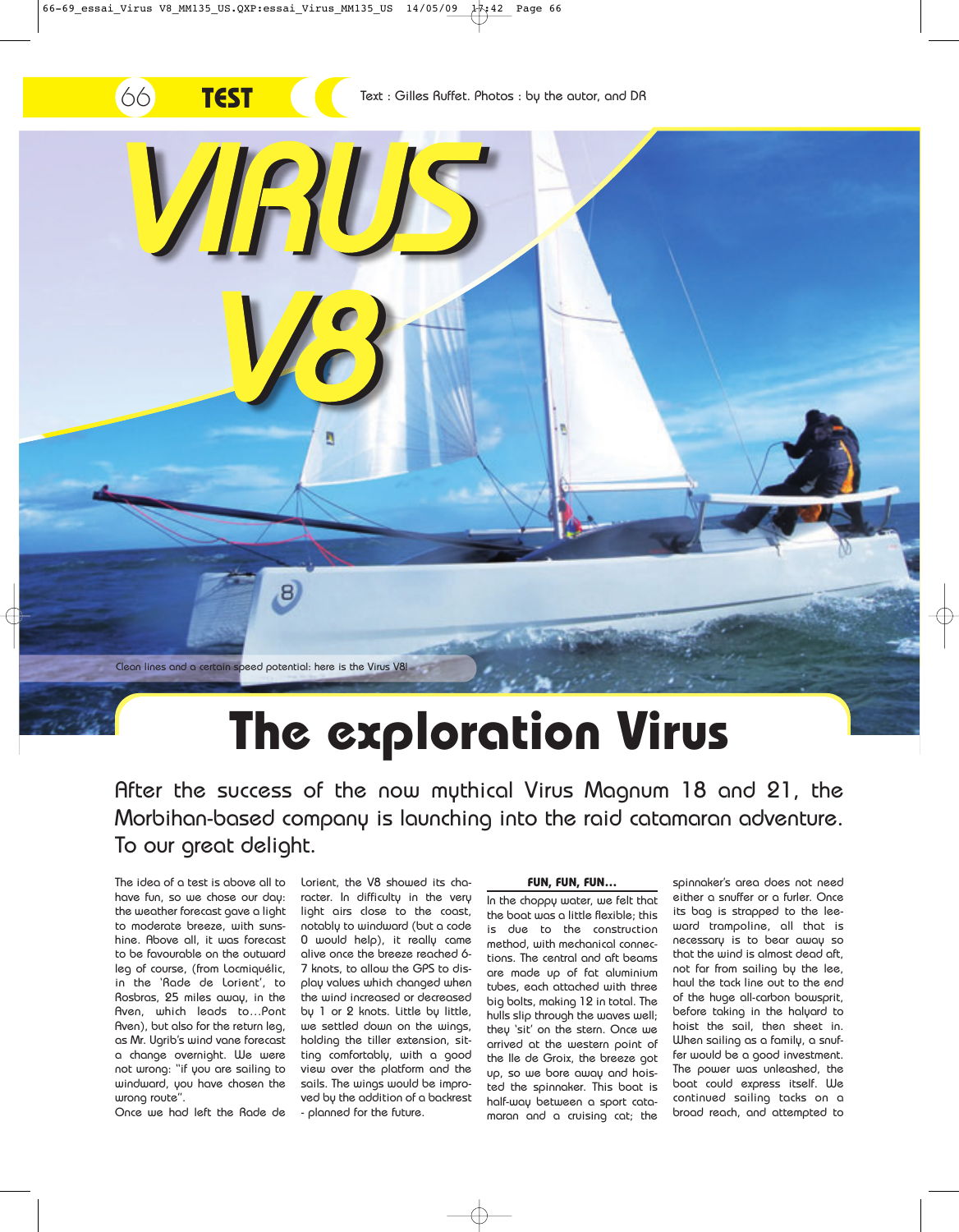make ground downwind, by trying to find the best compromise between course and speed. The spinnaker tack, well forward, was remarkably effective in helping us. The difference is subtle, speed must be the priority rather than course; thus a difference of 10 to 15° in the course, which in itself is not a problem, immediately results in a difference of two or three knots on the GPS. The perfectly-designed rudders (controlled by carbon tillers) keep the boat on rails; only a few corrections were necessary to keep the boat on its trajectory, and accelerate from time to time, by luffing a few degrees to V8 rewarded us with a nice top speed of 14 knots (on another outing, it reached 18 knots). We had sailed lots of tacks on a broad reach; the 25 miles had been swallowed up in less than four hours, with a distance covered estimated at around thirty miles. It's a well-known fact that fast multihulls detest sailing with the wind dead aft. So apart from tacking downwind, there is no other solution. We kept the spinnaker hoisted, and the V8 progressed, still at a good speed, amongst lots of boats moored to their buoys in the middle of the river, until we anchored in a little creek in a metre or two of water,



The wings are comfortable and allow you to escape the spray: a real luxury!

look for the apparent wind which without fail got us back up to cruising speed again (which had now settled at around 10 knots, a speed we hardly ever dropped below again – except when a certain helmsman who enjoys chatting lost concentration). Pushed by the wind-induced waves, climbing and descending the westerly ocean swell, the to wait for the ebb tide. Because of its light displacement, there is no need for a windlass; the two anchors, their chains and the warp are stowed in plastic baskets, which at sea are themselves stowed in the bottom of the hulls, close to the centre of aravitu.

The V8 is a boat for raids; it is certainly fast, but its vocation is

The V8 is a boat for raids; it is certainly fast, but its vocation is not to try and find the last tenth of a knot of performance. **"**

mild weather, the sunshine, the swell and the speed combined to make this sail aboard the Virus V8 a real pleasure.

**EASY BEACHING**

We were approaching Rosbras, the wind and the

not to try and find the last tenth of a knot of performance. It has **"** therefore been designed with keels, rather than daggerboards: easier to build and therefore cheaper. And in addition, these keels are particularly long, thus

Everyone quickly finds their place aboard during the long downwind legs.



A real raid catamaran, pleasant to sail and fast: a big hand for the builder!

giving very good stability when beached. The architect has taken care with his design; the hulls have an aggressive, modern look – everything we like!

A 'weight-saver' would have the time of his life, and many solutions exist to make this cruiserracer day-boat faster still. A plethora of stainless steel parts could be replaced with lighter (but more expensive) materials. This is the case for the bars which hold the trampoline; they are in stainless steel, passing through eye bolts which are also in stainless; a tape lashing would do the job. The same goes for the inverted dolphin striker under the mast, the numerous stainless shackles which could be

replaced by textiles, or the shrouds…

67

#### **A BOAT DESIGNED FOR RAIDS**

After a working evening dedicated to re-writing the history of sailing in general, and multihulls in particular (…), we went aboard to sleep. The boat was perfectly beached on a sandy hump. Each hull has two berths (canvas stretched over aluminium tubes). Once you have slid into the interior, the berth situated forward allows you to sit, thanks to the presence of the coachroof. But the ideal, of course, would be to take a tent with you and pitch it on the aft trampoline, which is in canvas and therefore quite comfortable. Remember however to insulate

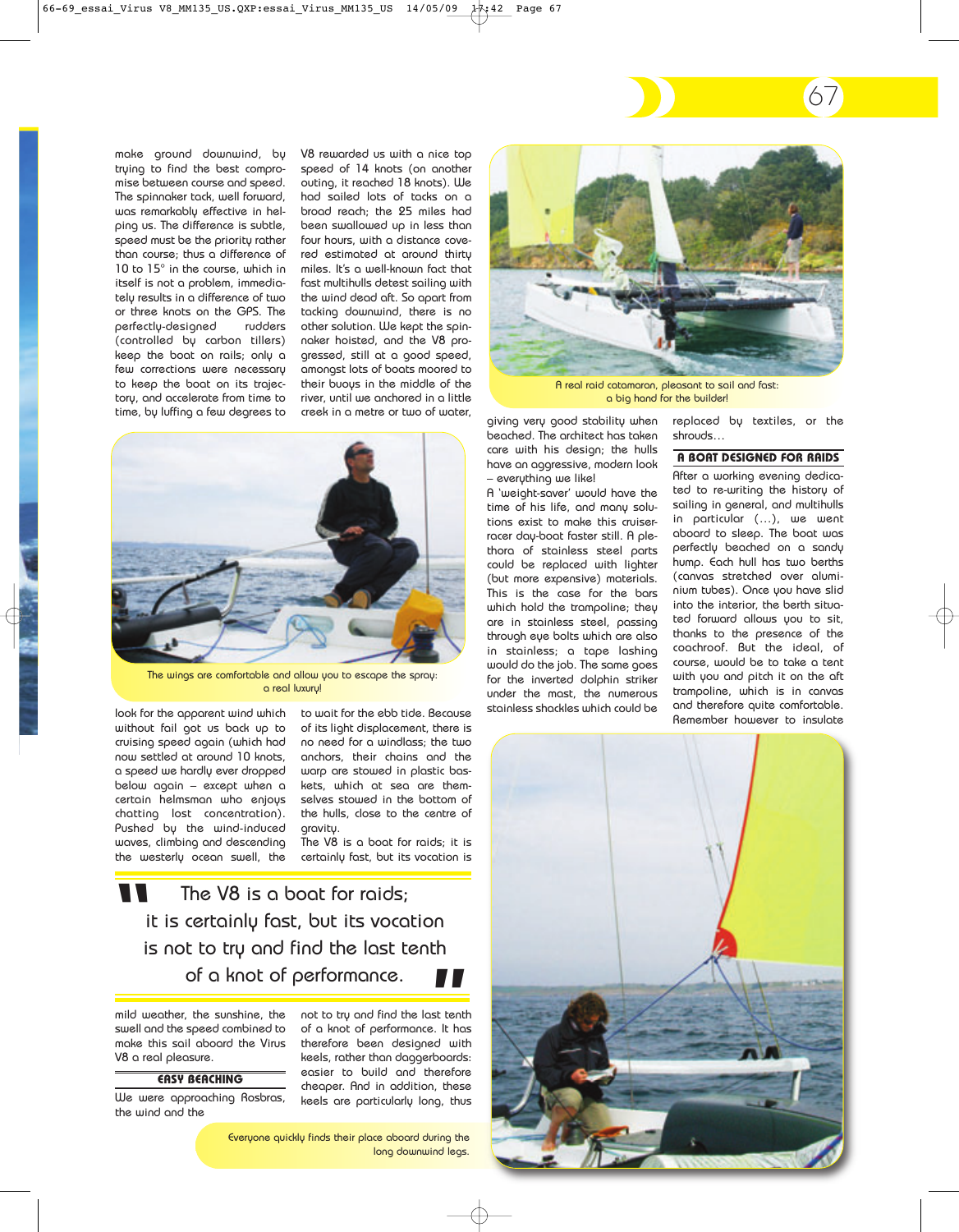# 7868 **TEST**

yourself from the canvas with a foam mat, otherwise the air circulating under the trampoline risks making the April nights very cold (personal experience!). For breakfast, a watertight box holds the minimum for a bivouac: a small gas camping stove, plates, tinned foods, etc. As for the heads, a chemical model such as the Tutti Potti would do the job perfectly and could be stowed under one of the berths. At dawn, we weighed anchor and set off towards the open sea. In the shelter of the river, the little motor pushed us along without a problem. It is fitted to a bracket, at the back of the port sugar scoop (the starboard one is reserved for the rope bathing ladder). To control it, a tubular extension has been added to the handle. This little motor will quickly find its limits when battling into a strong wind or manoeuvring in a crowded harbour. The 3.5hp could then be replaced advantageously by a

more powerful motor, of at least 6hp or even more.

**INVIGORATING RETURN LEG** The square-headed mainsail reached the top of the mast, which is supported by a simple diamond and one set of spreaders, and we set off again under spinnaker. Unlike the previous day, there was no longer any need to tack downwind; our tack led us on a direct route to pass in front of Port Tudy, on Groix. The post-front sky was superb; a rainbow accompanied us in the morning light, with a background of big black clouds which were soon to generate a squall. The spi was put back in its bag until things had settled down again. The wind in fact picked up a little, and under mainsail only we remained at over 10 knots, surfing on the waves, at the limit of sailing on a dead run, and by the lee. In these gusty conditions, it is best to avoid (as we did) keeping





A carefully-designed, very good-looking hull!

two crew members (totalling 150 kilos) forward on the trampoline, at the risk of modifying the

into too big a size (8 metres is a good size), we designed a boat with no draft, as a fast

**The architect has taken care with<br>his design; the hulls have an aggress<br>modern look - everything we like** his design; the hulls have an aggressive, modern look – everything we like! **"**

trim excessively. There is no point in lying: the V8 calls for a minimum of expertise.

Lorient was getting closer. The mainsail (in Pentex, the same as the jib) was a little unwilling to come down easily; the mast is to be changed for a model with an integrated track, which will allow the use of ball bearing slides.

Laouen de Kersauzon had been the Virus export director for five years before taking over the company, (founded by Noël Louvet), last year. "We wanted a bigger boat," he told us, "and as the cruising trimaran market was already well-represented, and we didn't want to venture

but civilised day-boat, for exploration." The V8 can be dismantled and transported behind a saloon car. Allow a good half day for three people, the builder told us. The hulls fit onto two marinised trolleys, which themselves are loaded onto the transport trailer. In the present version, the V8 is not a racing machine; it is not designed to fly a hull in 10 knots of wind, but will do so once the wind freshens a bit, if you ask it to. At over 10 - 12 knots (boat speed, not wind speed!), which is often the case, caution dictates that you keep the main or spinnaker sheet close to hand, ready to be freed.

# TECHNICAL **SPECIFICATIONS**

Length: 8 m Max. beam: 4,70 m Weight: 650 kilos Mainsail: 24 m2 Jib: 13 m2 Asymetric spinnaker: 50 m2 Air draft: 12.45 m Draft: 0.77 m Engine: 8 hp max Construction : monolithique Capacity : 4 / 8 persons Architect : Julien Marin Yacht Design Price (standard version, with aluminium bowsprit, Dacron sail, etc.) : 37.584 euros exc. VAT (44.950 euros inc. VAT)

#### **DETAILS FROM THE ARCHITECT, JULIEN MARIN.**

"The idea was to create a coastal raid catamaran, which would be accessible to anyone, fun, comfortable and safe. therefore worked from a given sail area and by optimising the resistances to forward movement as far as possible. Lateral stability and the bows digging in have been dealt with by having a wide platform, sufficient and necessary to delay the flying of the windward hull to a real wind force (that an experienced crew would find at over 18 knots), without compromising the length/beam ratio: an inexperienced crew could quite easily find themselves sailing in this wind strength, or even more. So the boat 'sits' slightly on its sterns, to retain a margin of safety with respect to the bows digging into a wave. As planned, it finds its optimum trim from about 10/12 knots of breeze, and retains it above that.

Apart from the rather dynamic look, and the aesthetic appeal the builder wished for, the inverted bow allows the drag of the wave system generated at the boat's bow to be reduced. The gain, for an angle in the order of 8° can be as much as 12%. Without hoping for as much, this little trick contributes to my wish to produce a pleasant, therefore fast, catamaran without increasing the power, but rather by playing on the reduction of drag: inverted bows, high length/beam ratio hulls, wide platform for stability (in the targeted sailing range), suspended rudders.

The keel, lengthened to guarantee efficient and safe beaching, actually contributes to increasing the overall weight and wetted surface area. It is fitted and goes with the constraints of the monolithic construction imposed by the builder.

The same goes for the 'step', whose role is mainly structural, forming a stiffener for the upper part of the hull sides. Very open and placed high on the bow, its role will only be effective in the case of the bows digging in, by allowing an additional volume to be gained at the top of the bows through the increased width."